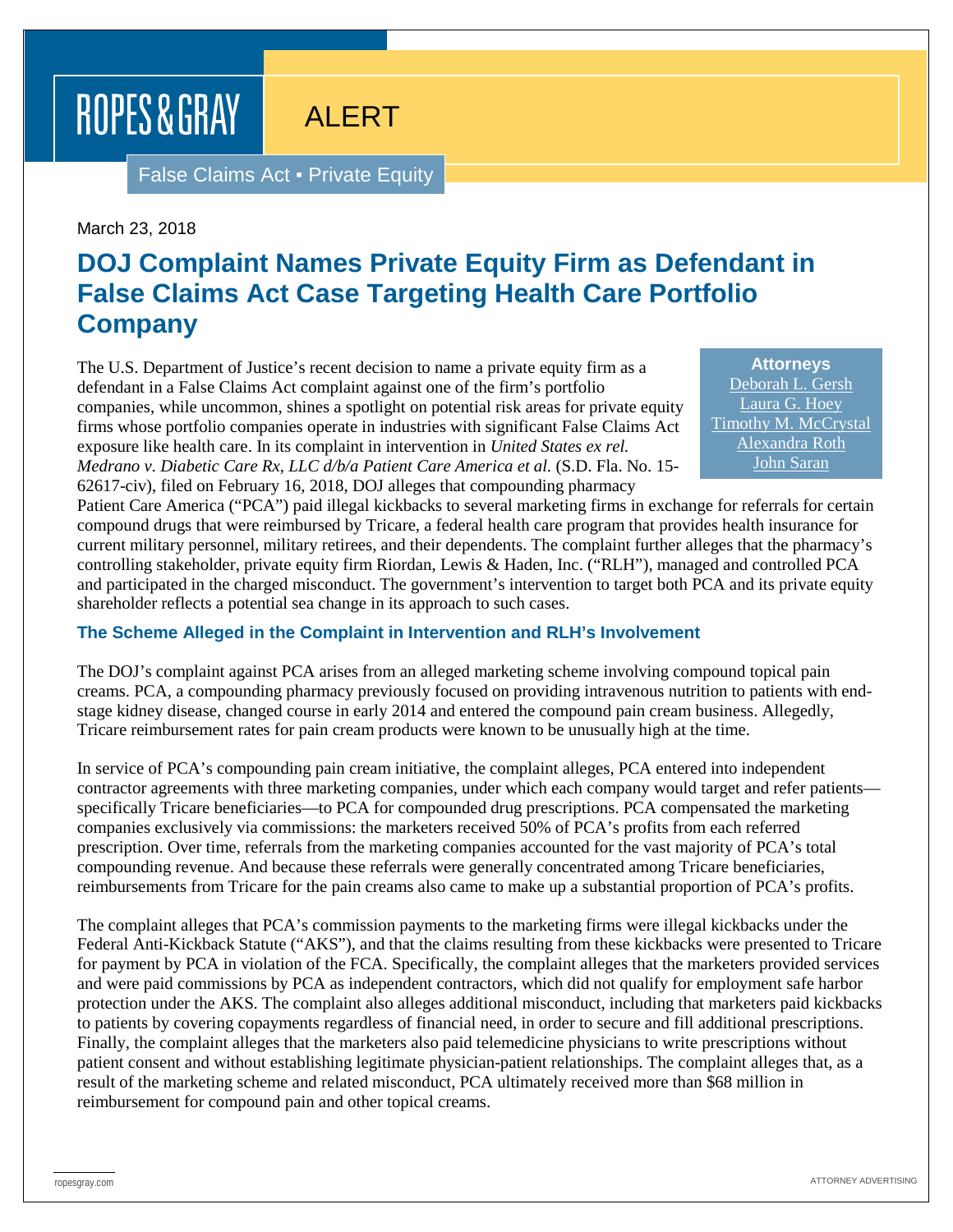ALERT | 2

The complaint alleges that private equity firm RLH was not only deeply involved in the strategy and management of PCA, but also that it exerted considerable influence over a number of the bad acts described in the complaint. The allegations focus on two RLH partners, Michel Glouchevitch and Kenneth Hubbs, who also served as officers of the co-defendant pharmacy.

Per the complaint, RLH invested in PCA in July 2012, and planned to increase the company's value so that PCA could be sold at a profit after five years. Shortly after RLH's initial investment, however, Medicare reimbursement rates for PCA's core business at the time dropped considerably, and PCA's revenue fell accordingly. The complaint alleges that RLH, led by Glouchevitch and Hubbs, initiated and championed PCA's entry into the pain cream business in order to make use of "the extraordinarily high profitability of this therapy" and generate a "quick and dramatic payback" on its investment. The complaint quotes RLH documents that recognized that overcharging for products in the pain management business risked "cross[ing] the line from an ethics standpoint." In service of the pain cream venture, RLH is alleged to have played a significant role in the staffing and oversight of PCA. For example, after initiating PCA's entry into the pain cream market, Glouchevitch then recommended that PCA hire Patrick Smith as CEO against the advice of RLH's own consultant.

With respect to the specific violations alleged, the complaint makes both general and specific claims of knowledge on the part of RLH. It alleges that RLH, based on its extensive experience investing in the health care industry, was well-versed in the Anti-Kickback Statute and related laws and regulations, including the obligation of PCA to make a good faith attempt to determine patients' financial condition before waiving copayments. The complaint goes further, however, alleging that at a relatively early point, RLH and PCA were specifically advised by outside counsel that PCA should not be submitting claims to Tricare for prescriptions referred by marketers because of potential antikickback concerns.

Finally, the complaint alleges that RLH participated in the scheme by periodically funding the commission payments to the marketing firms when those payments were due before PCA had received the corresponding Tricare reimbursements. The complaint alleges that RLH was aware that this money was used to pay marketing commissions.

*Medrano* is pending in the District Court for the Southern District of Florida.

### **Considerations for Private Equity Firms in the Health Care Industry**

While much remains to be seen regarding how this case will play out in litigation, and it may prove to be an outlier on its facts, *Medrano* potentially signals a new frontier for DOJ in pursuing FCA cases and provides some clues as to the type of conduct that DOJ may consider in deciding issues of authority and control when assessing FCA liability. Accordingly, private equity firms should consider the following when investing in and operating portfolio companies in the Health Care industry:

• Level of Involvement: It is common for private equity firms to have representatives serving on the boards of directors of portfolio companies. Where a private equity firm is the majority or sole stakeholder in a portfolio company, it is important to take into account the extent to which the firm is involved in shaping operations and decisions at the portfolio company level. The DOJ's approach in the *Medrano* case suggests that a private equity firm's risk of an allegation of False Claims Act liability may increase with the degree of involvement in the portfolio company's day-to-day operations. Accordingly, private equity firms may wish to consider drawing clear lines of demarcation in corporate policies and agreements relating to actions taken by individuals in their capacities as directors, officers, and stockholder representatives of portfolio companies. Also, to the extent that private equity firms provide services to portfolio companies, they may wish to consider providing such services through separate organizations that are distinct from the firm's investment funds.